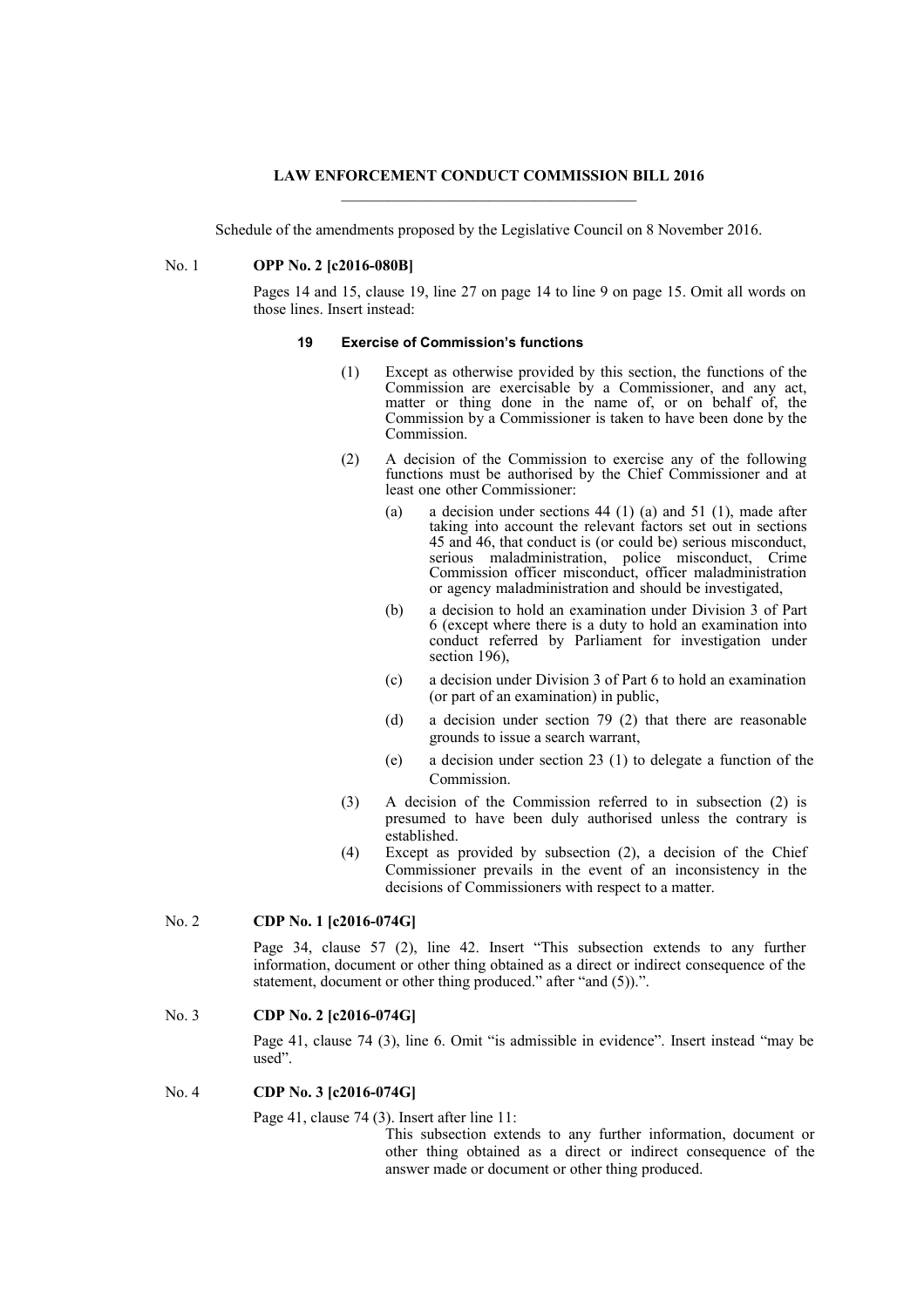#### No. 5 **CDP No. 4 [c2016-074G]**

Page 124, Schedule 5.1 [37], lines 3–14. Omit all words on those lines.

## No. 6 **CDP No. 5[c2016-074G]**

Page 136, Schedule 6.16. Insert after line 17:

#### **[1] Section 15A Disclosures by law enforcement officers**

Omit "alleged indictable offences" and "alleged indictable offence" wherever occurring.

Insert instead "alleged offences" and "alleged offence", respectively.

#### **[2] Section 15A (1A)**

Omit the subsection. Insert instead:

(1A) The duty of disclosure arises only if the Director exercises any function under this Act with respect to the prosecution of the offence (including in connection with a law enforcement officer seeking advice from the Director under section 14A of the *Criminal Procedure Act 1986* about the commencement of proceedings for an offence).

## **[3] Section 15A (6)–(8)**

Omit the subsections. Insert instead:

- (6) The duty imposed by this section does not require law enforcement officers to provide to the Director any information, documents or other things:
	- (a) that are the subject of a claim of privilege, public interest immunity or statutory immunity, or
	- (b) that would contravene a statutory publication restriction if so provided.
- (7) The duty of a law enforcement officer in such a case is to inform the Director of:
	- (a) the existence of any information, document or other thing of that kind, and
	- (b) the nature of that information, document or other thing and the claim or publication restriction relating to it.

However, a law enforcement officer must provide to the Director any information, document or other thing of that kind if the Director requests it to be provided.

# No. 7 **CDP No. 6 [c2016-074G]**

Page 136, Schedule 6.17. Insert after line 36:

# **[2] Schedule 1 Disclosure certificate (for prosecutions and advisings)**

Insert "or summary" after "indictable" wherever occurring.

# **[3] Schedule 1**

Insert "if the DPP is involved in the prosecution of the offence" after "all relevant material" in the matter appearing under the heading "**Acknowledgement**".